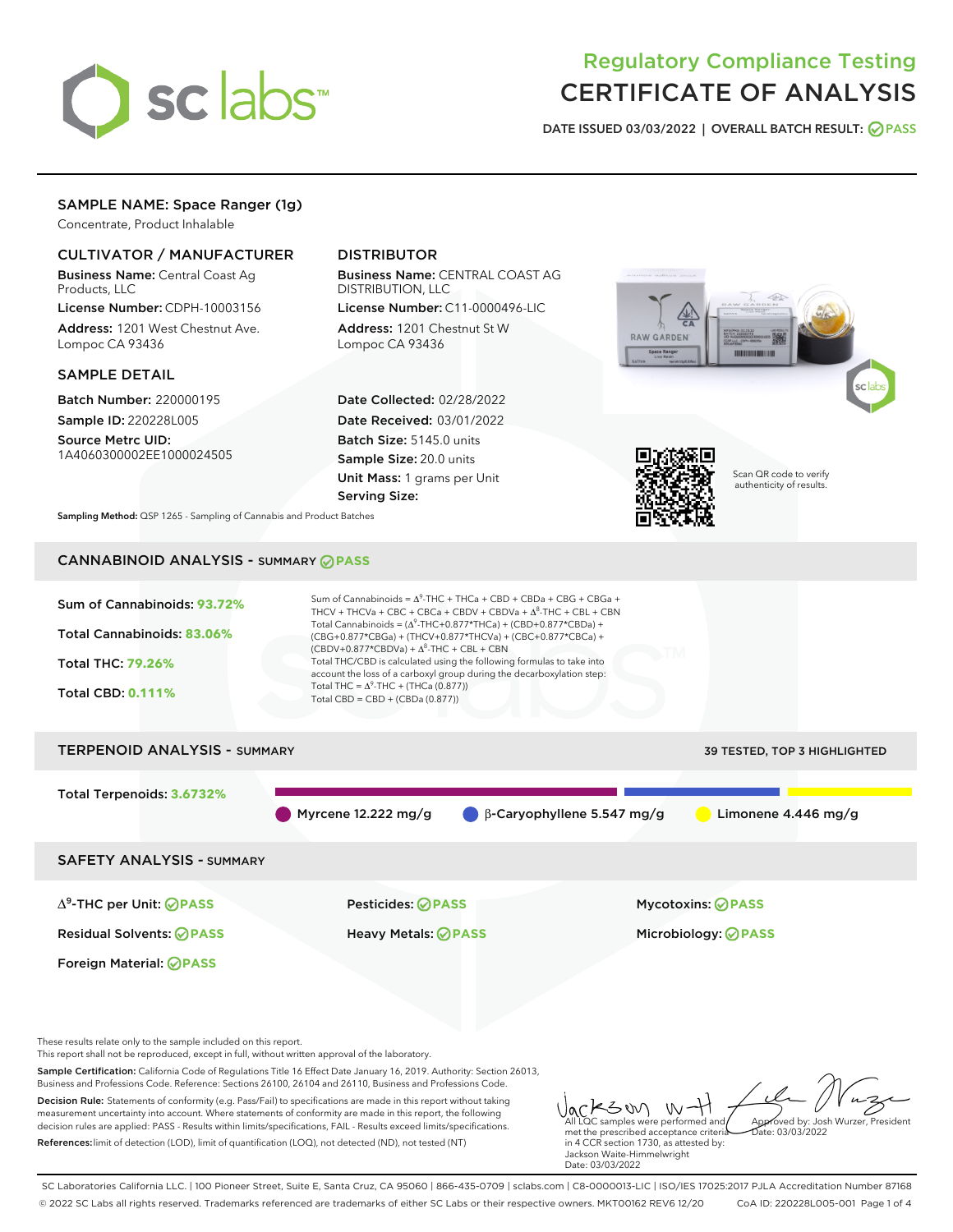



SPACE RANGER (1G) | DATE ISSUED 03/03/2022 | OVERALL BATCH RESULT: @ PASS

# CANNABINOID TEST RESULTS - 03/02/2022 2 PASS

Tested by high-performance liquid chromatography with diode-array detection (HPLC-DAD). **Method:** QSP 1157 - Analysis of Cannabinoids by HPLC-DAD

#### TOTAL CANNABINOIDS: **83.06%**

Total Cannabinoids (Total THC) + (Total CBD) + (Total CBG) + (Total THCV) + (Total CBC) +  $(Total CBDV) +  $\Delta^8$ -THC + CBL + CBN$ 

TOTAL THC: **79.26%** Total THC (Δ<sup>9</sup>-THC+0.877\*THCa)

TOTAL CBD: **0.111%**

Total CBD (CBD+0.877\*CBDa)

TOTAL CBG: 2.54% Total CBG (CBG+0.877\*CBGa)

TOTAL THCV: 0.406% Total THCV (THCV+0.877\*THCVa)

TOTAL CBC: 0.74% Total CBC (CBC+0.877\*CBCa)

TOTAL CBDV: ND Total CBDV (CBDV+0.877\*CBDVa)

| <b>COMPOUND</b>  | LOD/LOQ<br>(mg/g)          | <b>MEASUREMENT</b><br><b>UNCERTAINTY</b><br>(mg/g) | <b>RESULT</b><br>(mg/g) | <b>RESULT</b><br>(%) |
|------------------|----------------------------|----------------------------------------------------|-------------------------|----------------------|
| <b>THCa</b>      | 0.05/0.14                  | ±16.617                                            | 830.84                  | 83.084               |
| $\Delta^9$ -THC  | 0.06 / 0.26                | ±1.714                                             | 63.95                   | 6.395                |
| <b>CBGa</b>      | 0.1/0.2                    | ±0.94                                              | 23.1                    | 2.31                 |
| <b>CBCa</b>      | 0.07/0.28                  | ±0.276                                             | 7.24                    | 0.724                |
| <b>CBG</b>       | 0.06/0.19                  | ±0.157                                             | 5.12                    | 0.512                |
| <b>THCVa</b>     | 0.07/0.20                  | ±0.172                                             | 4.63                    | 0.463                |
| <b>CBDa</b>      | 0.02/0.19                  | ±0.029                                             | 1.26                    | 0.126                |
| <b>CBC</b>       | 0.2 / 0.5                  | ±0.03                                              | 1.1                     | 0.11                 |
| $\Lambda^8$ -THC | 0.1 / 0.4                  | N/A                                                | <b>ND</b>               | <b>ND</b>            |
| <b>THCV</b>      | 0.1 / 0.2                  | N/A                                                | <b>ND</b>               | <b>ND</b>            |
| <b>CBD</b>       | 0.07/0.29                  | N/A                                                | <b>ND</b>               | <b>ND</b>            |
| <b>CBDV</b>      | 0.04 / 0.15                | N/A                                                | <b>ND</b>               | <b>ND</b>            |
| <b>CBDVa</b>     | 0.03 / 0.53                | N/A                                                | <b>ND</b>               | <b>ND</b>            |
| <b>CBL</b>       | 0.06 / 0.24                | N/A                                                | <b>ND</b>               | <b>ND</b>            |
| <b>CBN</b>       | 0.1/0.3                    | N/A                                                | <b>ND</b>               | <b>ND</b>            |
|                  | <b>SUM OF CANNABINOIDS</b> |                                                    | 937.2 mg/g              | 93.72%               |

#### **UNIT MASS: 1 grams per Unit**

| $\Delta^9$ -THC per Unit              | 1100 per-package limit | 63.95 mg/unit   | <b>PASS</b> |
|---------------------------------------|------------------------|-----------------|-------------|
| <b>Total THC per Unit</b>             |                        | 792.60 mg/unit  |             |
| <b>CBD</b> per Unit                   |                        | <b>ND</b>       |             |
| <b>Total CBD per Unit</b>             |                        | $1.11$ mg/unit  |             |
| Sum of Cannabinoids<br>per Unit       |                        | 937.2 mg/unit   |             |
| <b>Total Cannabinoids</b><br>per Unit |                        | $830.6$ mg/unit |             |

#### TERPENOID TEST RESULTS - 03/02/2022

Terpene analysis utilizing gas chromatography-flame ionization detection (GC-FID). **Method:** QSP 1192 - Analysis of Terpenoids by GC-FID

| <b>COMPOUND</b>         | LOD/LOQ<br>(mg/g) | <b>MEASUREMENT</b><br><b>UNCERTAINTY</b><br>(mg/g) | <b>RESULT</b><br>(mg/g)                         | <b>RESULT</b><br>(%) |
|-------------------------|-------------------|----------------------------------------------------|-------------------------------------------------|----------------------|
| <b>Myrcene</b>          | 0.008 / 0.025     | ±0.1222                                            | 12.222                                          | 1.2222               |
| β-Caryophyllene         | 0.004 / 0.012     | ±0.1537                                            | 5.547                                           | 0.5547               |
| Limonene                | 0.005 / 0.016     | ±0.0494                                            | 4.446                                           | 0.4446               |
| Linalool                | 0.009 / 0.032     | ±0.0574                                            | 1.938                                           | 0.1938               |
| $\alpha$ -Humulene      | 0.009/0.029       | ±0.0458                                            | 1.833                                           | 0.1833               |
| Guaiol                  | 0.009 / 0.030     | ±0.0660                                            | 1.798                                           | 0.1798               |
| β-Ocimene               | 0.006 / 0.020     | ±0.0424                                            | 1.695                                           | 0.1695               |
| $\alpha$ -Bisabolol     | 0.008 / 0.026     | ±0.0672                                            | 1.620                                           | 0.1620               |
| Terpinolene             | 0.008 / 0.026     | ±0.0156                                            | 0.978                                           | 0.0978               |
| $\alpha$ -Pinene        | 0.005 / 0.017     | ±0.0062                                            | 0.929                                           | 0.0929               |
| $\beta$ -Pinene         | 0.004 / 0.014     | ±0.0075                                            | 0.843                                           | 0.0843               |
| <b>Terpineol</b>        | 0.009 / 0.031     | ±0.0284                                            | 0.595                                           | 0.0595               |
| Fenchol                 | 0.010 / 0.034     | ±0.0177                                            | 0.589                                           | 0.0589               |
| trans-β-Farnesene       | 0.008 / 0.025     | ±0.0128                                            | 0.465                                           | 0.0465               |
| Caryophyllene<br>Oxide  | 0.010 / 0.033     | ±0.0145                                            | 0.406                                           | 0.0406               |
| Nerolidol               | 0.006 / 0.019     | ±0.0186                                            | 0.379                                           | 0.0379               |
| Borneol                 | 0.005 / 0.016     | ±0.0056                                            | 0.172                                           | 0.0172               |
| Camphene                | 0.005 / 0.015     | ±0.0007                                            | 0.073                                           | 0.0073               |
| Citronellol             | 0.003 / 0.010     | ±0.0013                                            | 0.034                                           | 0.0034               |
| Fenchone                | 0.009 / 0.028     | ±0.0007                                            | 0.032                                           | 0.0032               |
| Sabinene Hydrate        | 0.006 / 0.022     | ±0.0008                                            | 0.026                                           | 0.0026               |
| $\gamma$ -Terpinene     | 0.006 / 0.018     | ±0.0003                                            | 0.025                                           | 0.0025               |
| Geraniol                | 0.002 / 0.007     | ±0.0008                                            | 0.024                                           | 0.0024               |
| Eucalyptol              | 0.006 / 0.018     | ±0.0005                                            | 0.023                                           | 0.0023               |
| $\alpha$ -Phellandrene  | 0.006 / 0.020     | ±0.0002                                            | 0.022                                           | 0.0022               |
| $\alpha$ -Terpinene     | 0.005 / 0.017     | ±0.0002                                            | 0.018                                           | 0.0018               |
| $\Delta^3$ -Carene      | 0.005 / 0.018     | N/A                                                | <loq< th=""><th><loq< th=""></loq<></th></loq<> | <loq< th=""></loq<>  |
| Nerol                   | 0.003 / 0.011     | N/A                                                | <loq< th=""><th><loq< th=""></loq<></th></loq<> | <loq< th=""></loq<>  |
| Cedrol                  | 0.008 / 0.027     | N/A                                                | <loq< th=""><th><loq< th=""></loq<></th></loq<> | <loq< th=""></loq<>  |
| Sabinene                | 0.004 / 0.014     | N/A                                                | <b>ND</b>                                       | <b>ND</b>            |
| p-Cymene                | 0.005 / 0.016     | N/A                                                | ND                                              | ND                   |
| Isopulegol              | 0.005 / 0.016     | N/A                                                | <b>ND</b>                                       | <b>ND</b>            |
| Camphor                 | 0.006 / 0.019     | N/A                                                | <b>ND</b>                                       | <b>ND</b>            |
| Isoborneol              | 0.004 / 0.012     | N/A                                                | ND                                              | ND                   |
| Menthol                 | 0.008 / 0.025     | N/A                                                | ND                                              | <b>ND</b>            |
| Pulegone                | 0.003 / 0.011     | N/A                                                | <b>ND</b>                                       | <b>ND</b>            |
| <b>Geranyl Acetate</b>  | 0.004 / 0.014     | N/A                                                | ND                                              | ND                   |
| $\alpha$ -Cedrene       | 0.005 / 0.016     | N/A                                                | ND                                              | <b>ND</b>            |
| Valencene               | 0.009 / 0.030     | N/A                                                | <b>ND</b>                                       | ND                   |
| <b>TOTAL TERPENOIDS</b> |                   |                                                    | 36.732 mg/g                                     | 3.6732%              |

SC Laboratories California LLC. | 100 Pioneer Street, Suite E, Santa Cruz, CA 95060 | 866-435-0709 | sclabs.com | C8-0000013-LIC | ISO/IES 17025:2017 PJLA Accreditation Number 87168 © 2022 SC Labs all rights reserved. Trademarks referenced are trademarks of either SC Labs or their respective owners. MKT00162 REV6 12/20 CoA ID: 220228L005-001 Page 2 of 4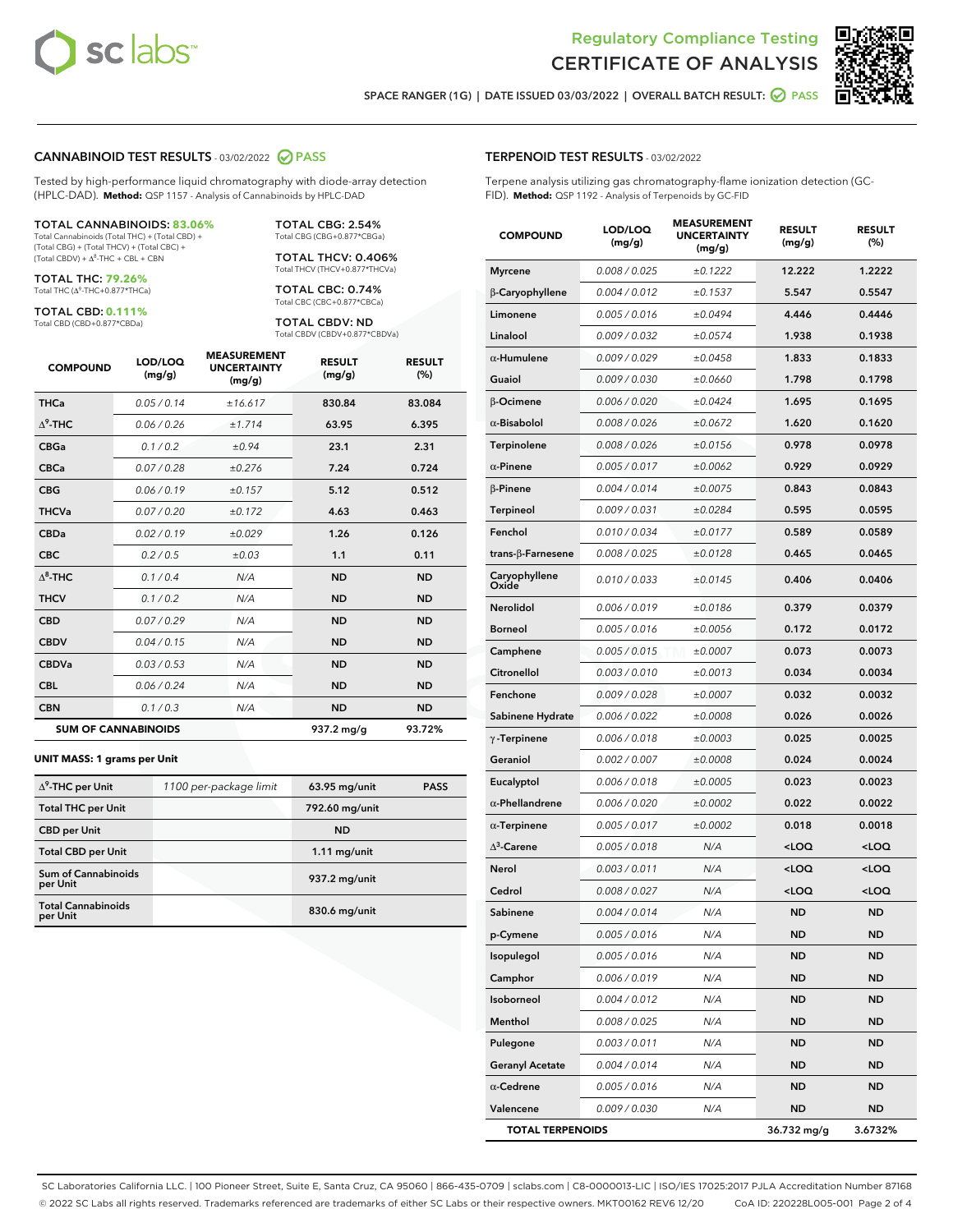



SPACE RANGER (1G) | DATE ISSUED 03/03/2022 | OVERALL BATCH RESULT: @ PASS

# CATEGORY 1 PESTICIDE TEST RESULTS - 03/02/2022 2 PASS

Pesticide and plant growth regulator analysis utilizing high-performance liquid chromatography-mass spectrometry (HPLC-MS) or gas chromatography-mass spectrometry (GC-MS). \*GC-MS utilized where indicated. **Method:** QSP 1212 - Analysis of Pesticides and Mycotoxins by LC-MS or QSP 1213 - Analysis of Pesticides by GC-MS

| <b>COMPOUND</b>             | LOD/LOQ<br>$(\mu g/g)$ | <b>ACTION</b><br><b>LIMIT</b><br>$(\mu g/g)$ | <b>MEASUREMENT</b><br><b>UNCERTAINTY</b><br>$(\mu g/g)$ | <b>RESULT</b><br>$(\mu g/g)$ | <b>RESULT</b> |
|-----------------------------|------------------------|----------------------------------------------|---------------------------------------------------------|------------------------------|---------------|
| Aldicarb                    | 0.03 / 0.08            | $\ge$ LOD                                    | N/A                                                     | <b>ND</b>                    | <b>PASS</b>   |
| Carbofuran                  | 0.02 / 0.05            | $\ge$ LOD                                    | N/A                                                     | <b>ND</b>                    | <b>PASS</b>   |
| Chlordane*                  | 0.03 / 0.08            | $\ge$ LOD                                    | N/A                                                     | <b>ND</b>                    | <b>PASS</b>   |
| Chlorfenapyr*               | 0.03/0.10              | ≥ LOD                                        | N/A                                                     | <b>ND</b>                    | <b>PASS</b>   |
| Chlorpyrifos                | 0.02/0.06              | $>$ LOD                                      | N/A                                                     | <b>ND</b>                    | <b>PASS</b>   |
| Coumaphos                   | 0.02 / 0.07            | $\geq$ LOD                                   | N/A                                                     | <b>ND</b>                    | <b>PASS</b>   |
| Daminozide                  | 0.02 / 0.07            | $\ge$ LOD                                    | N/A                                                     | <b>ND</b>                    | <b>PASS</b>   |
| <b>Dichlorvos</b><br>(DDVP) | 0.03/0.09              | $>$ LOD                                      | N/A                                                     | <b>ND</b>                    | <b>PASS</b>   |
| Dimethoate                  | 0.03 / 0.08            | $>$ LOD                                      | N/A                                                     | <b>ND</b>                    | <b>PASS</b>   |
| Ethoprophos                 | 0.03/0.10              | $\geq$ LOD                                   | N/A                                                     | <b>ND</b>                    | <b>PASS</b>   |
| Etofenprox                  | 0.02 / 0.06            | $\geq$ LOD                                   | N/A                                                     | <b>ND</b>                    | <b>PASS</b>   |
| Fenoxycarb                  | 0.03 / 0.08            | $\geq$ LOD                                   | N/A                                                     | <b>ND</b>                    | <b>PASS</b>   |
| Fipronil                    | 0.03 / 0.08            | $\geq$ LOD                                   | N/A                                                     | <b>ND</b>                    | <b>PASS</b>   |
| Imazalil                    | 0.02 / 0.06            | $>$ LOD                                      | N/A                                                     | <b>ND</b>                    | <b>PASS</b>   |
| <b>Methiocarb</b>           | 0.02 / 0.07            | $>$ LOD                                      | N/A                                                     | <b>ND</b>                    | <b>PASS</b>   |
| Parathion-methyl            | 0.03/0.10              | $\geq$ LOD                                   | N/A                                                     | <b>ND</b>                    | <b>PASS</b>   |
| <b>Mevinphos</b>            | 0.03/0.09              | $\ge$ LOD                                    | N/A                                                     | <b>ND</b>                    | <b>PASS</b>   |
| Paclobutrazol               | 0.02 / 0.05            | $\geq$ LOD                                   | N/A                                                     | <b>ND</b>                    | <b>PASS</b>   |
| Propoxur                    | 0.03/0.09              | $>$ LOD                                      | N/A                                                     | <b>ND</b>                    | <b>PASS</b>   |
| Spiroxamine                 | 0.03 / 0.08            | $\ge$ LOD                                    | N/A                                                     | <b>ND</b>                    | <b>PASS</b>   |
| <b>Thiacloprid</b>          | 0.03/0.10              | $\ge$ LOD                                    | N/A                                                     | <b>ND</b>                    | <b>PASS</b>   |

# CATEGORY 2 PESTICIDE TEST RESULTS - 03/02/2022 @ PASS

| <b>COMPOUND</b>          | LOD/LOQ<br>$(\mu g/g)$ | <b>ACTION</b><br><b>LIMIT</b><br>$(\mu g/g)$ | <b>MEASUREMENT</b><br><b>UNCERTAINTY</b><br>$(\mu g/g)$ | <b>RESULT</b><br>$(\mu g/g)$ | <b>RESULT</b> |  |
|--------------------------|------------------------|----------------------------------------------|---------------------------------------------------------|------------------------------|---------------|--|
| Abamectin                | 0.03/0.10              | 0.1                                          | N/A                                                     | <b>ND</b>                    | <b>PASS</b>   |  |
| Acephate                 | 0.02/0.07              | 0.1                                          | N/A                                                     | <b>ND</b>                    | <b>PASS</b>   |  |
| Acequinocyl              | 0.02/0.07              | 0.1                                          | N/A                                                     | <b>ND</b>                    | <b>PASS</b>   |  |
| Acetamiprid              | 0.02/0.05              | 0.1                                          | N/A                                                     | <b>ND</b>                    | <b>PASS</b>   |  |
| Azoxystrobin             | 0.02/0.07              | 0.1                                          | N/A                                                     | <b>ND</b>                    | <b>PASS</b>   |  |
| <b>Bifenazate</b>        | 0.01/0.04              | 0.1                                          | N/A                                                     | <b>ND</b>                    | <b>PASS</b>   |  |
| <b>Bifenthrin</b>        | 0.02 / 0.05            | 3                                            | N/A                                                     | <b>ND</b>                    | <b>PASS</b>   |  |
| <b>Boscalid</b>          | 0.03/0.09              | 0.1                                          | N/A                                                     | <b>ND</b>                    | <b>PASS</b>   |  |
| Captan                   | 0.19/0.57              | 0.7                                          | N/A                                                     | <b>ND</b>                    | <b>PASS</b>   |  |
| Carbaryl                 | 0.02/0.06              | 0.5                                          | N/A                                                     | <b>ND</b>                    | <b>PASS</b>   |  |
| Chlorantranilip-<br>role | 0.04/0.12              | 10                                           | N/A                                                     | <b>ND</b>                    | <b>PASS</b>   |  |
| Clofentezine             | 0.03/0.09              | 0.1                                          | N/A                                                     | <b>ND</b>                    | <b>PASS</b>   |  |

| <b>CATEGORY 2 PESTICIDE TEST RESULTS</b> - 03/02/2022 continued |
|-----------------------------------------------------------------|
|-----------------------------------------------------------------|

| <b>COMPOUND</b>               | LOD/LOQ<br>(µg/g) | <b>ACTION</b><br><b>LIMIT</b><br>(µg/g) | <b>MEASUREMENT</b><br><b>UNCERTAINTY</b><br>$(\mu g/g)$ | <b>RESULT</b><br>(µg/g) | <b>RESULT</b> |
|-------------------------------|-------------------|-----------------------------------------|---------------------------------------------------------|-------------------------|---------------|
| Cyfluthrin                    | 0.12 / 0.38       | $\overline{c}$                          | N/A                                                     | <b>ND</b>               | <b>PASS</b>   |
| Cypermethrin                  | 0.11 / 0.32       | 1                                       | N/A                                                     | <b>ND</b>               | <b>PASS</b>   |
| <b>Diazinon</b>               | 0.02 / 0.05       | 0.1                                     | N/A                                                     | <b>ND</b>               | <b>PASS</b>   |
| Dimethomorph                  | 0.03 / 0.09       | 2                                       | N/A                                                     | <b>ND</b>               | <b>PASS</b>   |
| Etoxazole                     | 0.02 / 0.06       | 0.1                                     | N/A                                                     | <b>ND</b>               | <b>PASS</b>   |
| Fenhexamid                    | 0.03 / 0.09       | 0.1                                     | N/A                                                     | <b>ND</b>               | <b>PASS</b>   |
| Fenpyroximate                 | 0.02 / 0.06       | 0.1                                     | N/A                                                     | <b>ND</b>               | <b>PASS</b>   |
| Flonicamid                    | 0.03 / 0.10       | 0.1                                     | N/A                                                     | <b>ND</b>               | <b>PASS</b>   |
| Fludioxonil                   | 0.03 / 0.10       | 0.1                                     | N/A                                                     | <b>ND</b>               | <b>PASS</b>   |
| Hexythiazox                   | 0.02 / 0.07       | 0.1                                     | N/A                                                     | <b>ND</b>               | <b>PASS</b>   |
| Imidacloprid                  | 0.04 / 0.11       | 5                                       | N/A                                                     | <b>ND</b>               | <b>PASS</b>   |
| Kresoxim-methyl               | 0.02 / 0.07       | 0.1                                     | N/A                                                     | <b>ND</b>               | <b>PASS</b>   |
| Malathion                     | 0.03 / 0.09       | 0.5                                     | N/A                                                     | <b>ND</b>               | <b>PASS</b>   |
| Metalaxyl                     | 0.02 / 0.07       | $\overline{c}$                          | N/A                                                     | <b>ND</b>               | <b>PASS</b>   |
| Methomyl                      | 0.03 / 0.10       | 1                                       | N/A                                                     | <b>ND</b>               | <b>PASS</b>   |
| Myclobutanil                  | 0.03 / 0.09       | 0.1                                     | N/A                                                     | <b>ND</b>               | <b>PASS</b>   |
| Naled                         | 0.02 / 0.07       | 0.1                                     | N/A                                                     | <b>ND</b>               | <b>PASS</b>   |
| Oxamyl                        | 0.04 / 0.11       | 0.5                                     | N/A                                                     | <b>ND</b>               | <b>PASS</b>   |
| Pentachloronitro-<br>benzene* | 0.03 / 0.09       | 0.1                                     | N/A                                                     | <b>ND</b>               | <b>PASS</b>   |
| Permethrin                    | 0.04 / 0.12       | 0.5                                     | N/A                                                     | <b>ND</b>               | <b>PASS</b>   |
| Phosmet                       | 0.03 / 0.10       | 0.1                                     | N/A                                                     | <b>ND</b>               | <b>PASS</b>   |
| Piperonyl<br><b>Butoxide</b>  | 0.02 / 0.07       | 3                                       | N/A                                                     | <b>ND</b>               | <b>PASS</b>   |
| Prallethrin                   | 0.03 / 0.08       | 0.1                                     | N/A                                                     | <b>ND</b>               | <b>PASS</b>   |
| Propiconazole                 | 0.02 / 0.07       | 0.1                                     | N/A                                                     | <b>ND</b>               | <b>PASS</b>   |
| Pyrethrins                    | 0.04 / 0.12       | 0.5                                     | N/A                                                     | <b>ND</b>               | <b>PASS</b>   |
| Pyridaben                     | 0.02 / 0.07       | 0.1                                     | N/A                                                     | <b>ND</b>               | <b>PASS</b>   |
| Spinetoram                    | 0.02 / 0.07       | 0.1                                     | N/A                                                     | <b>ND</b>               | <b>PASS</b>   |
| Spinosad                      | 0.02 / 0.07       | 0.1                                     | N/A                                                     | <b>ND</b>               | <b>PASS</b>   |
| Spiromesifen                  | 0.02 / 0.05       | 0.1                                     | N/A                                                     | <b>ND</b>               | <b>PASS</b>   |
| Spirotetramat                 | 0.02 / 0.06       | 0.1                                     | N/A                                                     | <b>ND</b>               | <b>PASS</b>   |
| Tebuconazole                  | 0.02 / 0.07       | 0.1                                     | N/A                                                     | <b>ND</b>               | <b>PASS</b>   |
| Thiamethoxam                  | 0.03 / 0.10       | 5                                       | N/A                                                     | <b>ND</b>               | <b>PASS</b>   |
| Trifloxystrobin               | 0.03 / 0.08       | 0.1                                     | N/A                                                     | <b>ND</b>               | <b>PASS</b>   |

SC Laboratories California LLC. | 100 Pioneer Street, Suite E, Santa Cruz, CA 95060 | 866-435-0709 | sclabs.com | C8-0000013-LIC | ISO/IES 17025:2017 PJLA Accreditation Number 87168 © 2022 SC Labs all rights reserved. Trademarks referenced are trademarks of either SC Labs or their respective owners. MKT00162 REV6 12/20 CoA ID: 220228L005-001 Page 3 of 4